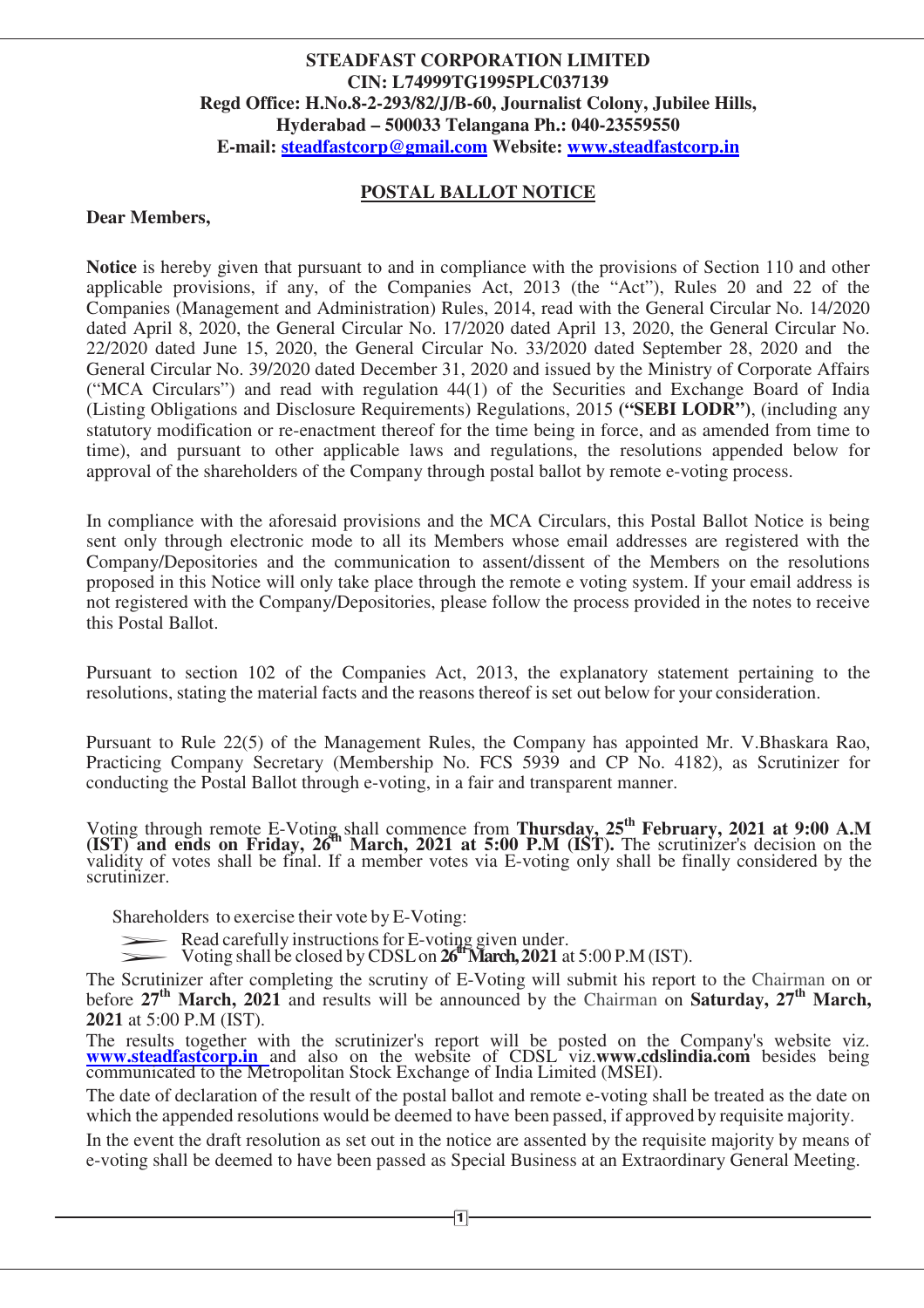## **SPECIAL BUSINESS:**

## **ITEM NO. 1**

## **TO CONSIDER RESOLUTION ON THE MATTERS SPECIFIED UNDER SECTION 180 (1) (a) OF THE COMPANIES ACT, 2013**

## **To consider and, if thought fit, to pass with or without modification/s, the following Resolution as a Special Resolution:**

**"RESOLVED THAT** pursuant to the provisions of section 180(1)(a) and other applicable provisions, if any, of the Companies Act, 2013, and the relevant Rules framed there under read with SEBI (LODR) regulations 2015, if any, (including any statutory modification(s) or re-enactment thereof, for the time being in force), and the enabling provisions in the Memorandum of Association and Articles of Association of the Company, approval and consent of the members of the Company be and is hereby granted to the Board of Directors (hereinafter referred as the "Board" which term shall be deemed to include any duly constituted Committee of the Board) to sell and transfer the investment i.e the entire 55% stake/share in **M/s VHS Healthcare, Partnership Firm, situated at Tandur Village, Vikarabad District, Telangana** to **Dr. Keesara Vivek Reddy,** Managing Director of the Company, Related party, at a fair value determined by the registered valuer, which in aggregate shall not be less than **Rs. 1,89,92,172/-** (Rupees One Crore Eighty Nine Lakh Ninety Two Thousand One Hundred Seventy Two only)."

**"RESOLVED FURTHER THAT** the Board be and is hereby authorized to finalize sale and transfer and to execute necessary documents, deeds, undertaking, agreements and to do all such other acts, deeds, matters and things as may be deemed necessary and/or expedient to give effect to the above resolution and resolve any questions, difficulties or doubts that may arise in this regard as they may in their absolute discretion deem fit in the interest of the Company.

**"RESOLVED FURTHER THAT** the Board be and is hereby authorized to delegate all or any of the powers herein conferred, to any Committee of Directors or any one or more Directors or to the Chief Financial Officer or to the Company Secretary of the Company, as may be deemed necessary to give effect to this resolution.**"** 

## **ITEM NO. 2**

## **Approval for Material Related Party Transaction with Related party:**

## *To consider and, if thought fit, to give assent or dissent to pass the following resolution as an ordinary resolution through postal ballot process:*

**"RESOLVED THAT** pursuant to Section 188 and other applicable provisions of the Companies Act, 2013 and the Companies (Meeting of Board and its Powers) Rules, 2014 including any modifications or amendments or clarifications thereon, if any, and pursuant to Regulations 23 of SEBI (Listing Obligations and Disclosure Requirements) Regulations, 2015 as amended from time to time read with standard listing agreement entered with the Stock Exchanges and subject to such other approvals, consents, permissions and sanctions of any authorities as may be necessary, approval of the shareholders be and is hereby accorded to the Board of Directors to sell and transfer the investment i.e the entire 55% stake/share in **M/s VHS Healthcare, Partnership Firm, situated at Tandur Village, Vikarabad District, Telangana** to **Dr. Keesara Vivek Reddy,** Managing Director of the Company, Related party, as per the terms and conditions at the arms length basis as specified in the Statement pursuant to Section 102(1) of the Companies Act, 2013 annexed to this Notice**."**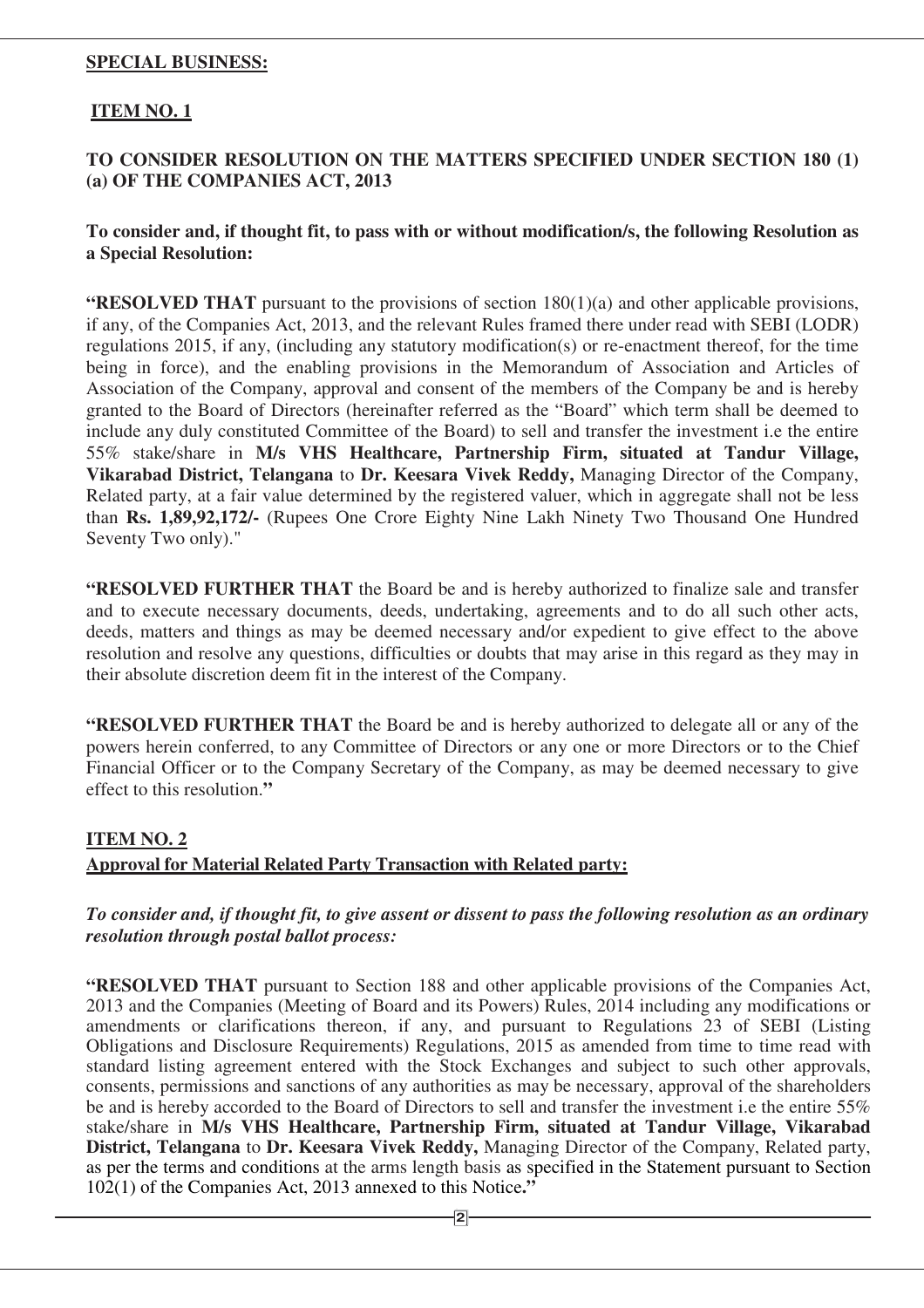**"RESOLVED FURTHER** that any one of the director of the company and/or the Audit Committee as may be applicable from time to time authorized to settle any question, difficulty or doubt that may arise with regard to giving effect to the above Resolution; sign and execute necessary documents and papers on an ongoing basis and to do and perform all such acts, deeds and things as may be necessary or in its absolute discretion deem necessary, proper, desirable and to finalize any documents and writings in this regard**."** 

**"RESOLVED FURTHER THAT** the Board be and is hereby authorized to delegate all or any of the powers conferred on it by or under this resolution to Audit Committee of Board of the Company in order to give effect to this resolution**."** 

> **By order of the Board For Steadfast Corporation Limited**

# **Date: 12.02.2021**

 **Sd/- B. Srinivasarao Company Secretary ACS-60262** 

## **Notes:**

- 1. Explanatory statement pursuant to Section 102 of the Companies Act, 2013, stating all material facts and reasons annexed herewith.
- 2. In view of the ongoing COVID-19 pandemic and the provisions of MCA Circulars dated April 08, 2020, April 13, 2020, September 28, 2020 and December 31, 2020, the Company has sent this Postal Ballot Notice only through email to all the Members, whose names appear in the Register of Members/List of beneficial Owners as received from Depositories as on **Friday, February 19, 2021**  (cut-off date) and who have registered their email addresses with the Company/Depository Participant (DP). A person who is not a Member on the relevant cut-off date should treat this notice for information purpose only.
- 3. In compliance with Regulation 44 of SEBI (LODR) Regulations, 2015, Sections 108 and 110 and other applicable provisions of the Act, read with the Companies (Management and Administration) Rules, 2014 and MCA Circulars, the company is pleased to provide remote e-voting facility to all its members, to enable them to cast their votes electronically instead of dispatching the ballot form by post. The company has engaged the services of CDSL for the purpose of providing remote e-voting facility to all its members. Please note that the remote e-voting is the only option to cast votes.
- 4. Resolution passed by the shareholders through postal ballot through remote E-voting is deemed to have been passed at a general meeting of the shareholders of the company.
- 5. On account of the threat posed by the COVID 19 pandemic and in terms of the MCA Circulars, the Company will send this Postal Ballot Notice in electronic form only. The hard copy of this Notice along with the Postal Ballot Form and pre-paid business envelope will not be sent to the Members for the Postal Ballot Notice in accordance with the requirements specified under the MCA Circulars. Accordingly, the communication of the assent or dissent of the Members would take place through evoting system only.
- 6. Dispatch of the Postal Ballot Notice and the Explanatory Statement shall be announced through an advertisement in at least 1 (one) English newspaper and at least 1 (one) telugu newspaper, each with wide circulation in the State of Telangana, where the registered office of the Company is situated, and published on the Company's website.
- 7. All the relevant documents referred to in the accompanying Notice and the Explanatory Statement will be open for inspection by the Members at the Registered Office of the Company during working hours on all working days, except Saturdays, Sundays and National Holidays between 11:00 a.m. and 1:00 p.m. upto the date of declaration of the result of Postal Ballot.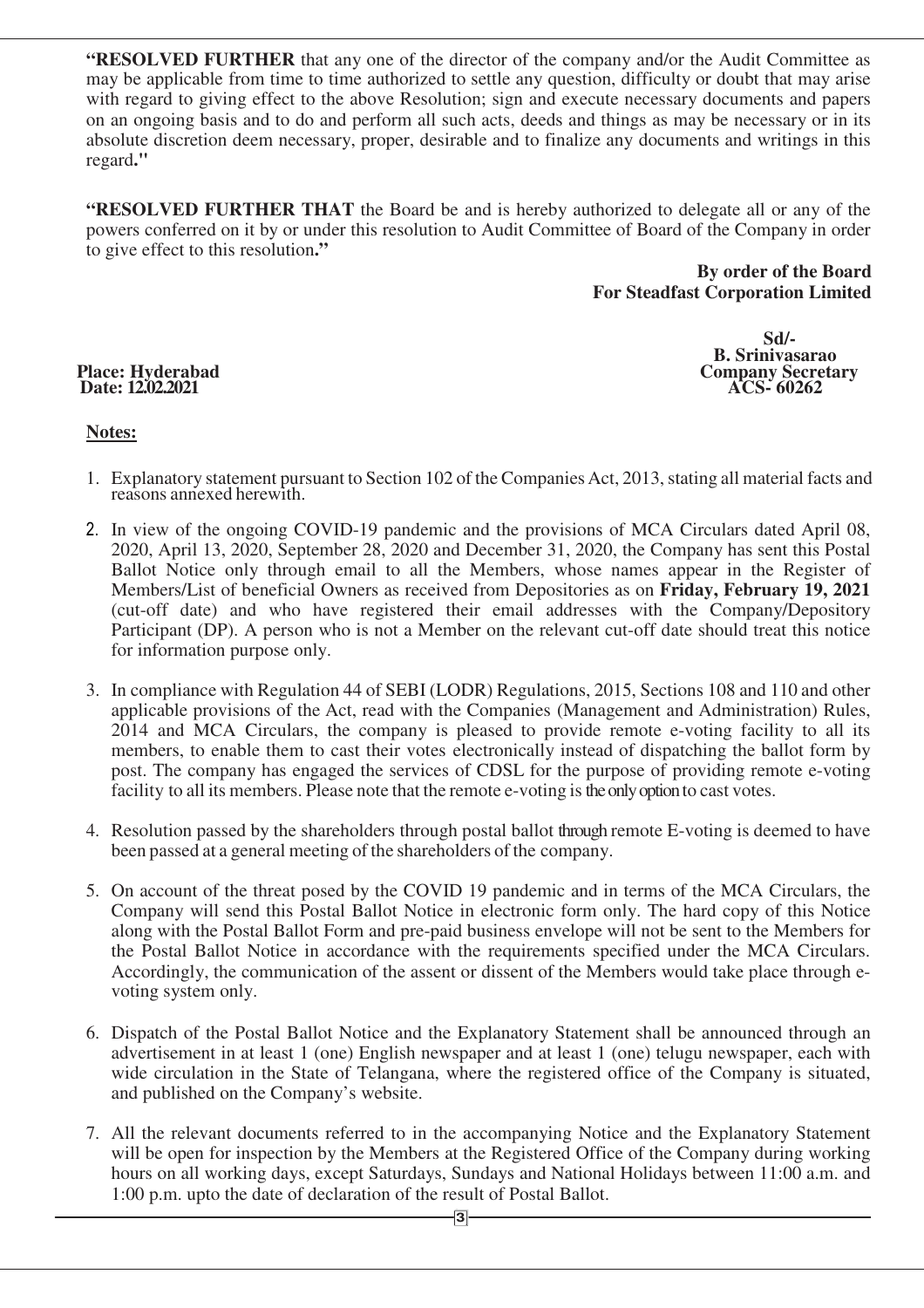- 8. It is clarified that if a Member fails to provide or update relevant e-mail address to the Company, their Registrars and Transfer Agents or Depositories/Depository Participants, as the case may be, within the prescribed timelines, the Company will not be in default for not delivering the notice via email.
- 9. The postal ballot notice are being sent to all the eligible shareholders of the company whose names appear in the register of members / list of Beneficial Owners as received from Registrar and Share Transfer Agent (RTA) as on **Friday, February 19, 2021** (closing business hours). The notice will be displayed on the website of the Company (www.steadfastcorp.in) and website of CDSL.
- 10.Voting rights shall be reckoned on the paid up value of the shares registered in the names of the members as on the day of **Friday, February 19, 2021**.
- 11.Mr.V. Bhaskara Rao, Practicing Company Secretary (Membership No. FCS 5939 and CP No. 4182) has been appointed as the Scrutinizer to conduct the postal ballot through remote E-voting process in fair and transparent manner.
- 12.Postal ballot Notice can also be downloaded from the website of the company i.e www.steadfastcorp.in .
- 13. Members having any queries relevant to voting via postal ballot through E-Voting may mail to Company Secretary steadfastcorp@gmail.com or Call at 040-23559550.
- **14. Members who have not registered their e-mail addresses so far are requested to register their e-mail addresses, Bank Account and Pancard details with :** 
	- i) Our Registrar M/s. XL Softech Systems Limited, 3, Sagar Society, Road No.2, Banjara Hills, Hyderabad – 500034 or mail at <u>xlfield@gmail.com</u> (If having shares in Physical Form)
	- ii) their respective depository Participant (If having shares in Demat Form) for receiving all future communications including Annual Report, Notices, Circular, etc. from the Company in electronic mode.

## **15. The procedure and instructions for remote e-voting are as under:**

- **A.** (i) The voting period commenced on **Thursday, 25th February, 2021 at 9:00 A.M (IST) and ends on Friday, 26th March, 2021 at 5:00 P.M (IST).** During this period shareholders' of the Company, holding shares either in physical form or in dematerialized form, as on the cut-off date i.e **19th February, 2021** may cast their vote electronically. The e-voting module shall be disabled by CDSL for voting thereafter.
	- (ii) The shareholders should log on to the e-voting website www.evotingindia.com.
	- (iii) Click on "Shareholders" tab.
	- (iv) Now, select the "Steadfast Corporation Limited" from the drop down menu and click on "SUBMIT"
	- (v) Now enter your User ID
		- a. For CDSL: 16 digits beneficiary ID, b. For NSDL: 8 Character DP ID followed by 8 Digits Client ID,
		- Members holding shares in Physical Form should enter Folio Number registered with the Company.
	- (vi) Next enter the Image Verification as displayed and click on Login.
	- (vii) If you are holding shares in demat form and had logged on to www.evotingindia.com and voted on an earlier voting of any company, then your existing password is to be used.
	- (viii) If you are a first time user follow the steps given below:

|            | For Members holding shares in Demat Form and Physical Form                                                                                                                                                          |
|------------|---------------------------------------------------------------------------------------------------------------------------------------------------------------------------------------------------------------------|
| <b>PAN</b> | Enter your 10 digit alpha-numeric *PAN issued by Income Tax Department<br>(Applicable for both demat shareholders as well as physical<br>shareholders)                                                              |
|            | • Members who have not updated their PAN with the<br>Company/Depository Participant are requested to use the first two letters<br>of their name and the 8 digits of the sequence number in the PAN field.           |
|            | • In case the sequence number is less than 8 digits enter the applicable<br>number of 0's before the number after the first two characters of the<br>name in CAPITAL letters. Eg. If your name is Ramesh Kumar with |
|            | sequence number 1 then enter RA00000001 in the PAN field.                                                                                                                                                           |
| <b>DOB</b> | Enter the Date of Birth as recorded in your demat account or in the company                                                                                                                                         |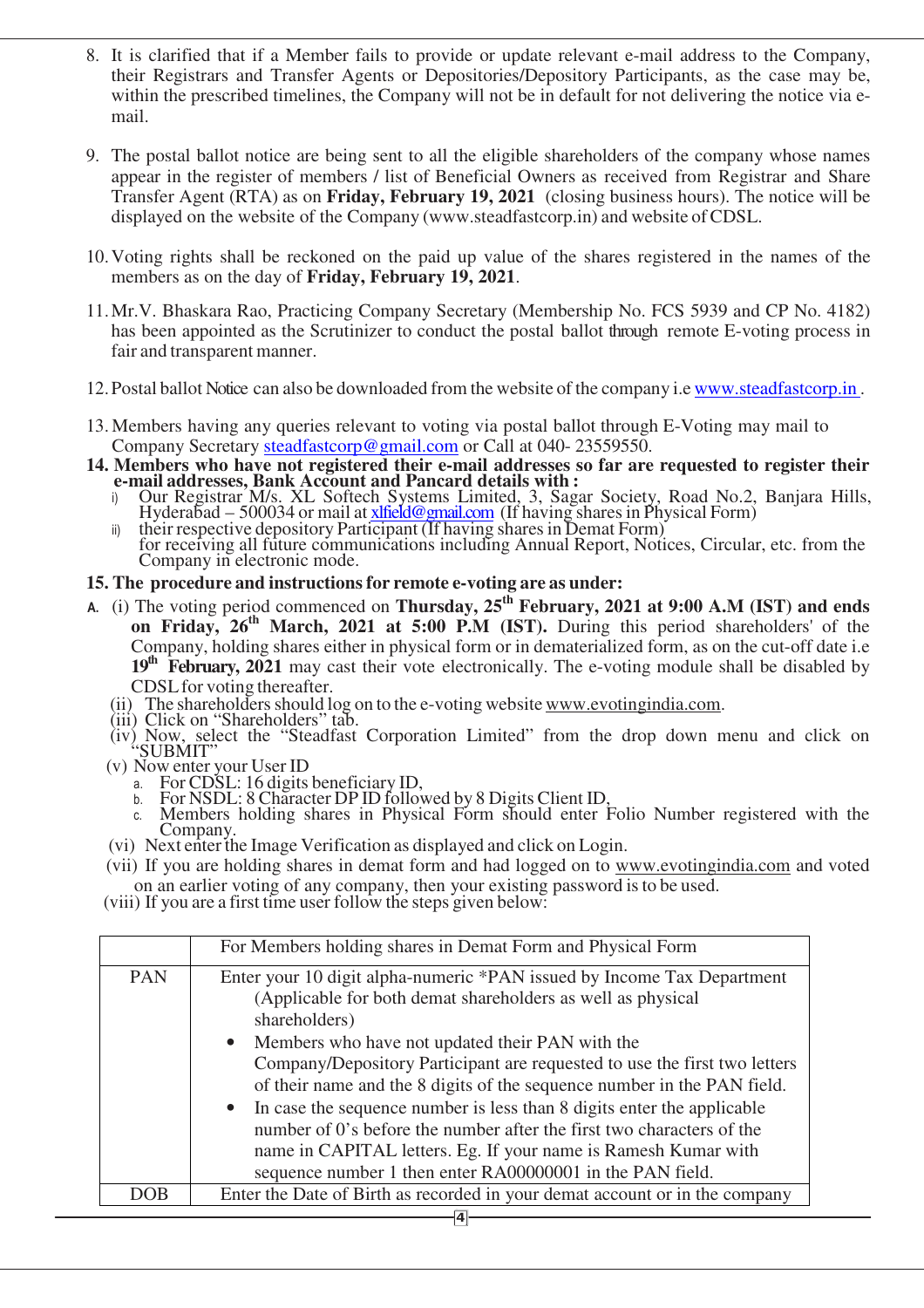|             | records for the said demat account or folio in dd/mm/yyyy format.           |  |  |
|-------------|-----------------------------------------------------------------------------|--|--|
| Dividend    | Enter the Dividend Bank Details as recorded in your demat account or in the |  |  |
| <b>Bank</b> | company records for the said demat account or folio.                        |  |  |
| Details     | • Please enter the DOB or Dividend Bank Details in order to login. If the   |  |  |
|             | details are not recorded with the depository or company please enter the    |  |  |
|             | member id / folio number in the Dividend Bank details field as              |  |  |
|             | mentioned in instruction (iv).                                              |  |  |

- (ix) After entering these details appropriately, click on "SUBMIT" tab.
- (x) Members holding shares in physical form will then directly reach the Company selection screen. However, members holding shares in demat form will now reach 'Password Creation' menu wherein they are required to mandatorily enter their login password in the new password field. Kindly note that this password is to be also used by the demat holders for voting for resolutions of any other company on which they are eligible to vote, provided that company opts for e-voting through CDSL platform. It is strongly recommended not to share your password with any other person and take utmost care to keep your password confidential.
- (xi) For members holding shares in physical form, the details can be used only for e-voting on the resolutions contained in this notice.
- (xii) Click on the EVSN for the relevant Company i.e Steadfast Corporation Limited on which you choose to vote.
- (xiii) On the voting page, you will see "RESOLUTION DESCRIPTION" and against the same the option "YES/NO" for voting. Select the option YES or NO as desired. The option YES implies that you assent to the Resolution and option NO implies that you dissent to the Resolution.
- (xiv) Click on the "RESOLUTIONS FILE LINK" if you wish to view the entire Resolution details.
- (xv)After selecting the resolution you have decided to vote on, click on "SUBMIT". A confirmation box will be displayed. If you wish to confirm your vote, click on "OK", else to change your vote, click on "CANCEL" and accordingly modify your vote.
- (xvi) Once you "CONFIRM" your vote on the resolution, you will not be allowed to modify your vote.
- (xvii) You can also take a print of the votes cast by clicking on "Click here to print" option on the Voting page.
- (xviii)If a demat account holder has forgotten the password then Enter the User ID and the image verification code and click on Forgot Password & enter the details as prompted by the system.
- (xix)Shareholders can also cast their vote using CDSL's mobile app m-Voting available for android based mobiles. The m-Voting app can be downloaded from Google Play Store. Apple and Windows Phone users can download the app from the App store or Windows Phone store respectively. Please follow the instructions as prompted by the mobile app while voting on your mobile.
- **(xx) Note for Non Individual Shareholders and Custodians** 
	- Non-Individual shareholders (i.e. other than Individuals, HUF, NRI etc.) and Custodian are required to log on to www.evotingindia.com and register themselves as Corporates.
	- A scanned copy of the Registration Form bearing the stamp and sign of the entity should be emailed to helpdesk.evoting@cdslindia.com.
	- After receiving the login details a compliance user should be created using the admin login and password. The Compliance user would be able to link the account(s) for which they wish to vote on.
	- The list of accounts should be mailed to helpdesk.evoting@cdslindia.com and on approval of the accounts they would be able to cast their vote.
	- A scanned copy of the Board Resolution and Power of Attorney (POA) which they have issued in favour of the Custodian, if any, should be uploaded in PDF format in the system for the scrutinizer to verify the same.
- (xxi) In case you have any queries or issues regarding e-voting, you may refer the Frequently Asked Questions ("FAQs") and e-voting manual available at www.evotingindia.com, under help section or write an email to helpdesk.evoting@cdslindia.com.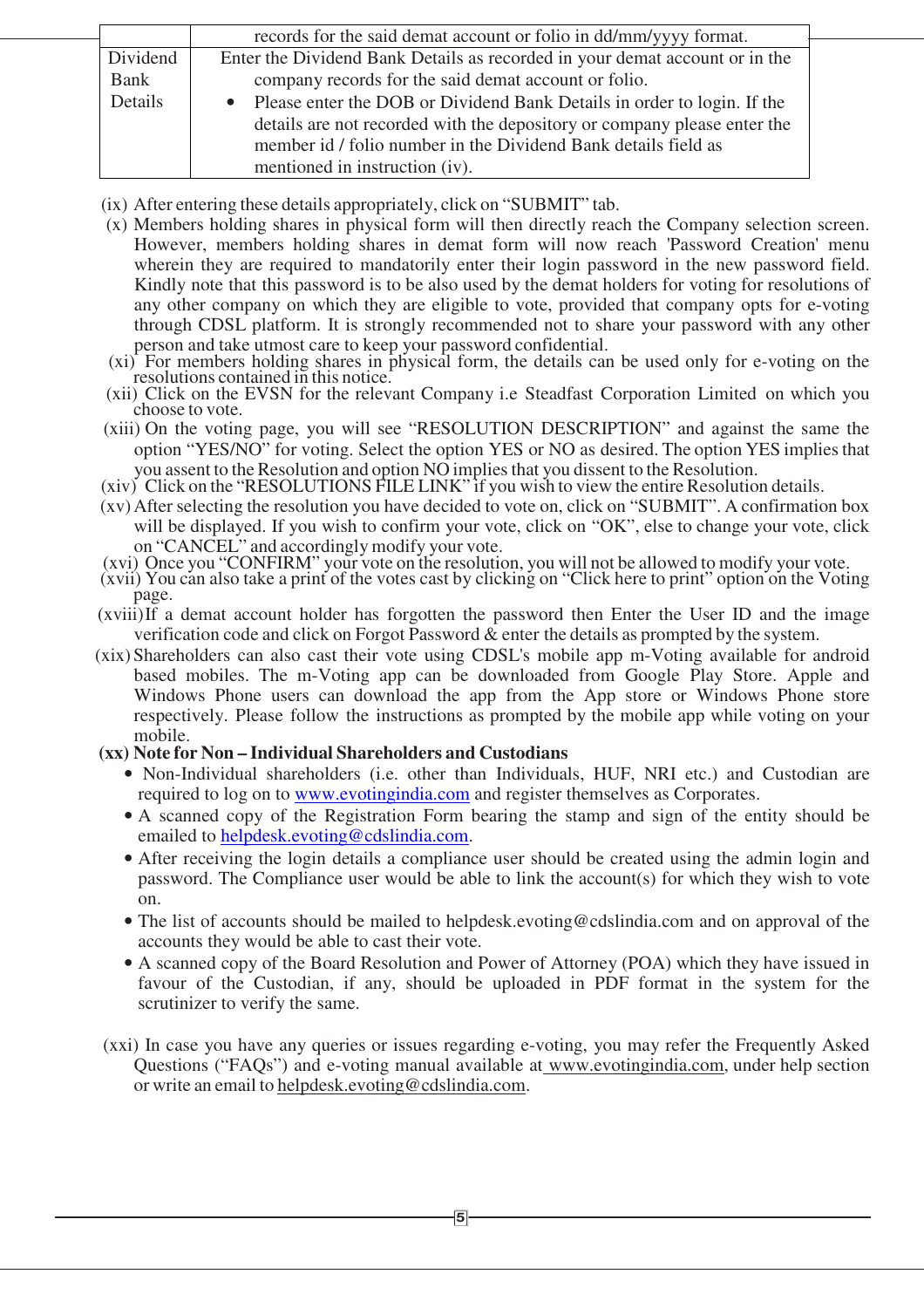## **EXPLANATORY STATEMENT PURSUANT TO SECTION 102 OF THE COMPANIES ACT, 2013 ITEM NO. 1**

## **Authorization for sale of entire share in M/s. VHS Healthcare, Partnership Firm:**

Members of the Company are requested to note that Section 180 (1)(a) of the Companies Act, 2013 mandates that the Board of Directors of a company shall exercise the power to sell, lease or otherwise dispose of the whole or substantially the whole of any undertaking(s) of the company, only with the approval of the members of the Company by way of a special resolution. Explanation (i) to Section 180(1) (a) of the Companies Act, 2013 states that the meaning of an 'undertaking' for the purposes of Section 180(1)(a) of the Companies Act, 2013 is an undertaking in which the investment of the company exceeds twenty percent of its net worth as per the audited balance sheet of the preceding financial year or an undertaking which generates twenty percent of the total income of the company during the previous financial year. Explanation (ii) to Section 180  $(1)(a)$  of the Companies Act, 2013 states that the meaning of 'substantially the whole of the undertaking' for the purposes of Section 180(1)(a) is in any financial year, twenty percent or more of the value of the undertaking as per the audited balance sheet of the preceding financial year.

The Audit Committe/Board is of the opinion that the existing operations of Diagnostic business running through M/s. VHS Healthcare , Partnership Firm, will not result in improved working since the starting of the business. The Income and profit which is generating currently not meeting the return on investment. In these circumstances, the Audit Committe/Board is of the view that Company should dispose off entire investment in M/s. VHS Healthcare, partnership Firm situated at Tandur Village, Vikarabad District, Telangana.

Accordingly, pursuant to Section 180(1)(a) of the Companies Act, 2013, members of the Company are requested to note that their consent to the Board is being sought by way of a Special Resolution to sell and transfer the entire investment in M/s. VHS Healthcare, partnership Firm situated at Tandur Village, Vikarabad District, Telangana to **Dr. Keesara Vivek Reddy,** Managing Director of the Company, Related party, at a fair value determined by the registered valuer, which in aggregate shall not be less than **Rs. 1,89,92,172/-** (Rupees One Crore Eighty Nine Lakh Ninety Two Thousand One Hundred Seventy Two only).

Except Dr. Keesra Vivek Reddy, Managing Director and their relatives, None of the Directors or Key Managerial Personnel of the Company and their relatives are concerned or interested, financially or otherwise in this connection.

The Board recommends the Special Resolution set forth in Item No. 1 of the Notice for approval of the Members.

## **ITEM NO. 2**

## **Approval for Material Related Party Transaction with Related party:**

It is informed to the members that as explained in item No.1 of explanatory statement of this notice the company is in the process of sale of the entire 55% share in the Partnership Firm M/s.**V H S Healthcare (which is carrying the Diagnostic services) to Dr.Keesara Vivek Reddy, related party and who is also Managing Director of the company**.

Your company has noted that **Dr.Keesara Vivek Reddy, being the Managing Director of the company** fall under the category of a related party of the Company in terms of Regulation 23 of SEBI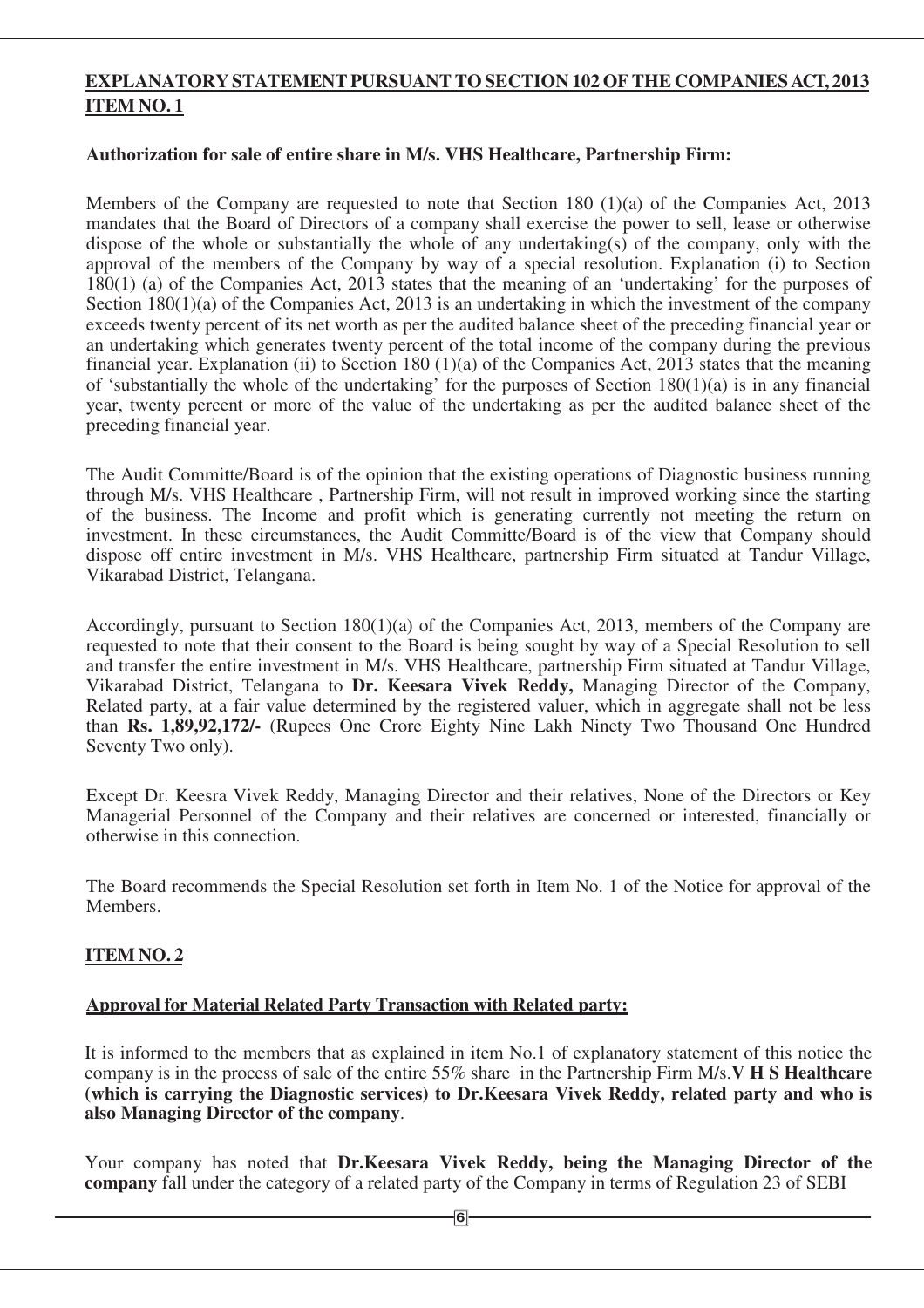(Listing Obligations and Disclosure Requirements) Regulations, 2015 as notified and amended from time to time. The provisions of this regulation read with Policy on Related Party Transactions approved and notified by the Audit Committee/Board of Directors of the Company consider a transaction with a related party as material if the transaction/ transactions to be entered into individually or taken together with previous transactions during a financial year exceeds ten percent of the Annual consolidated turnover of the company as per the last audited financial statements of the Company.

Further, the SEBI (Listing Obligations and Disclosure Requirements) Regulations, 2015 as amended from time to time require all material related party transactions to be approved by the shareholders through an ordinary resolution and the related parties shall abstain from voting on such resolutions.

The Company envisages that the transactions entered into with **Dr.Keesara Vivek Reddy** whether individually and/or in aggregate would exceed the stipulated threshold limit of ten percent of consolidated annual turnover of the Company as per the latest audited financial statements of the Company during a financial year under review. The company therefore requires the approval of the shareholders by an ordinary resolution for entering into such transaction(s)/ arrangement(s) with him. and further approval of the shareholders would required under the provisions of Section 188(1)(b) of the Companies Act, 2013 and the rules made thereunder and as amended from time to time due to the reason that transactions with related party at the arms length basis.

All related parties shall abstain from voting on this resolution.

| S<br>N<br>$\Omega$ | Particulars                                                                    | Details                                                                                                                                                                                                                                                                                                                                                                                                  |
|--------------------|--------------------------------------------------------------------------------|----------------------------------------------------------------------------------------------------------------------------------------------------------------------------------------------------------------------------------------------------------------------------------------------------------------------------------------------------------------------------------------------------------|
| $\mathbf{1}$       | Name of the related<br>parties                                                 | Dr. Keesara Vivek Reddy, Managing Director of M/s.<br>Steadfast Corporation Limited and M/s. VHS Healthcare,<br>Partnership Firm in which company has invested 55%<br>shares as partner.                                                                                                                                                                                                                 |
| $\overline{2}$     | Name of the Director<br><b>KMP</b><br>who<br>is<br>$\alpha$<br>related, if any | Dr. Keesara Vivek Reddy, Managing Director of the<br>Company himself is a related party to this transaction.                                                                                                                                                                                                                                                                                             |
| 3                  | Nature of relationship                                                         | Dr. Keesara Vivek Reddy is the Managing Director of the<br>Steadfast Corporation Limited (SCL) and also party to this<br>transaction.<br>(M/s. VHS Healthcare (promoted by Company) with the control<br>of 55% share and now Steadfast Corporation Limited is proposed<br>to sale of the entire 55% share in aforesaid Partnership Firm to<br>Dr. Keesara Vivek Reddy, Managing Director of the company) |
| $\overline{4}$     | <b>Monetary Value</b>                                                          | The consideration for the sale of 55% share in the Partnership<br>Firm M/s.VHS Healthcare is Rs. 1,89,92,172/- (Rupees One<br>Crore Eighty Nine Lakh Ninety Two Thousand One Hundred<br>Seventy Two only). The same is arrived based on the Valuation<br>report obtained from registered Valuer as per the valuation<br>guidelines.                                                                      |
| 5                  | Nature, material terms<br>and<br>particulars<br>of<br>arrangements             | Sale of the 55% share in the Partnership Firm M/s. VHS<br>Healthcare, to Dr.Keesara Vivek Reddy, related party and<br>Being the Managing Director of the company.<br>However such transaction would be at the arm's length basis.                                                                                                                                                                        |

Further, as per Companies (Meeting of Board and its Power) Rules, 2014, the followings information is mentioned below:-